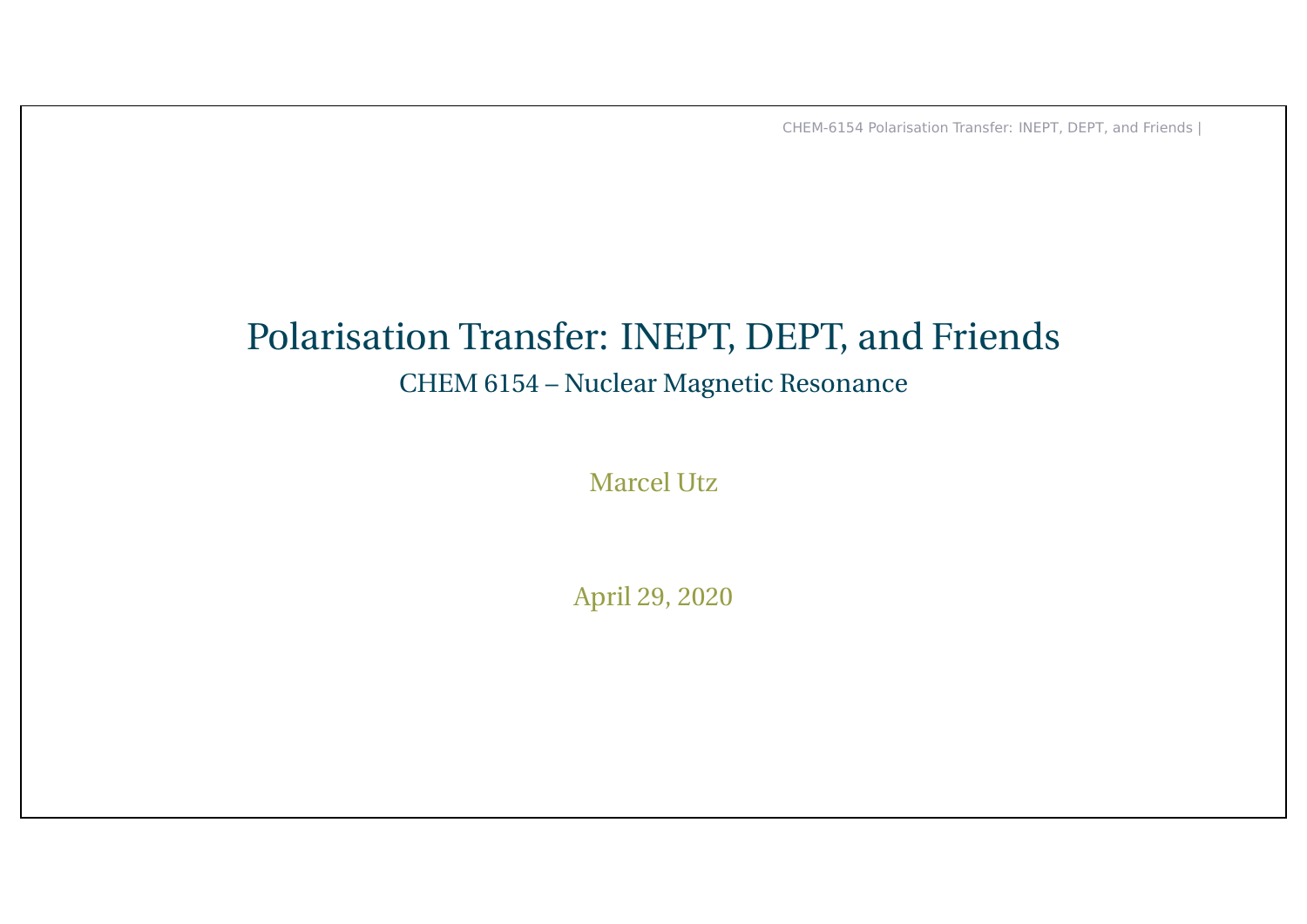# 2 | Learning Goals for Today

#### In this lecture, we will:

É Discuss basic building blocks for heteronuclear polarisation transfer

#### At the end, you will

- $\blacktriangleright$  Understand the product operator theory of polarisation transfer;
- $\blacktriangleright$  Be able to recognise polarisation transfer steps in complex pulse sequences;
- $\blacktriangleright$  Be familiar with the important INEPT pulse sequence element.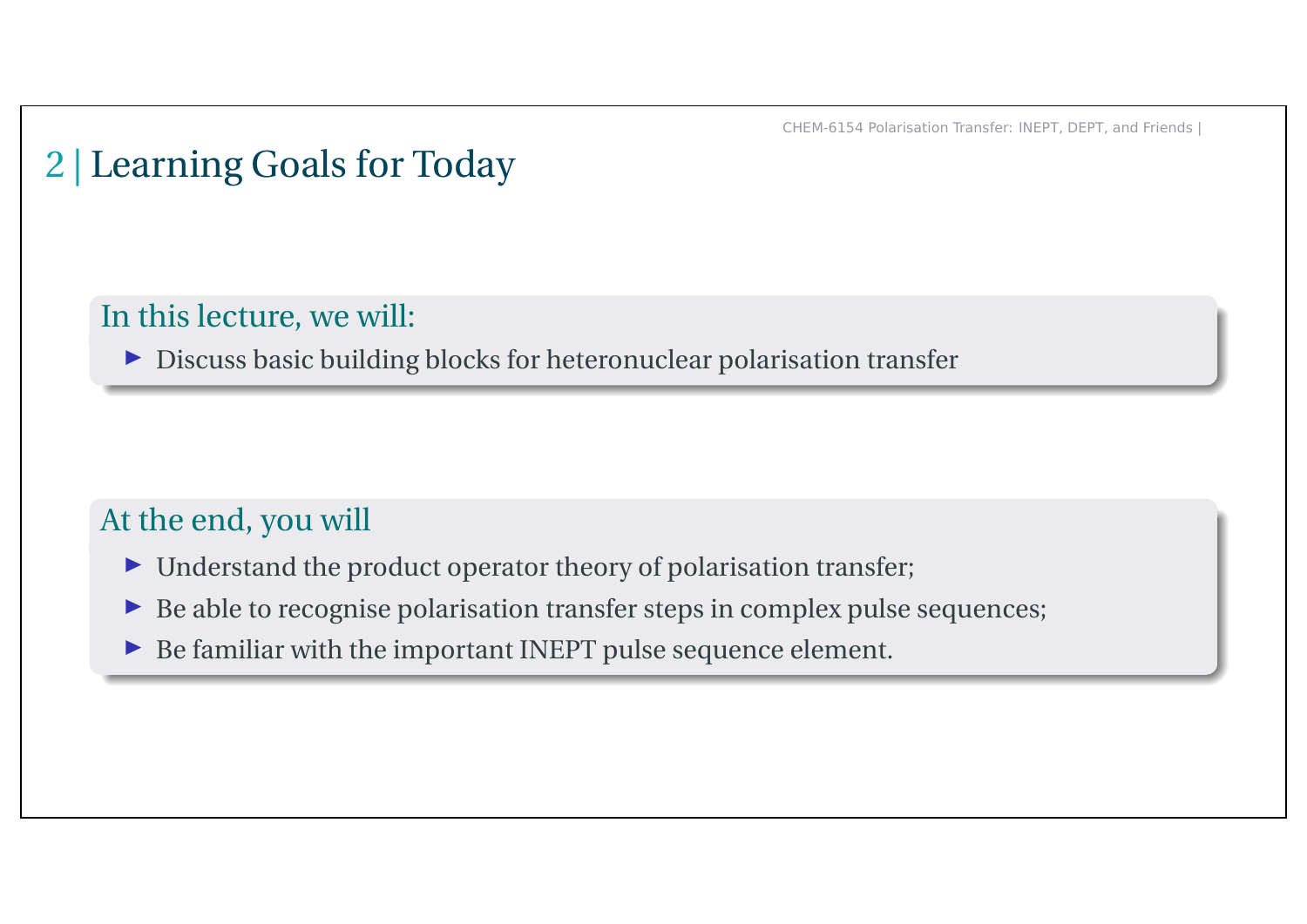### 3 | Polarisation transfer can enhance sensitivity

#### NMR Sensitivity

 $\text{SNR} \!\propto\! |\gamma|^{\frac{5}{2}}$  $\bar{2}$   $(B_0)$ 3 2 Example: <sup>15</sup>N vs <sup>1</sup>H;

 $\gamma_H \approx -10 \gamma_N$ 

Idea: transfer polarisation from the high-*γ* nuclei to the ones with low *γ*. Advantages:

- $\blacktriangleright$  Higher SNR ( $\gamma_H/\gamma_N$ )
- $\blacktriangleright$  Shorter relaxation time of H vs N: faster repetition times

#### How can this be accomplished?

Polarisation transfer requires *interactions* between the spin types in question.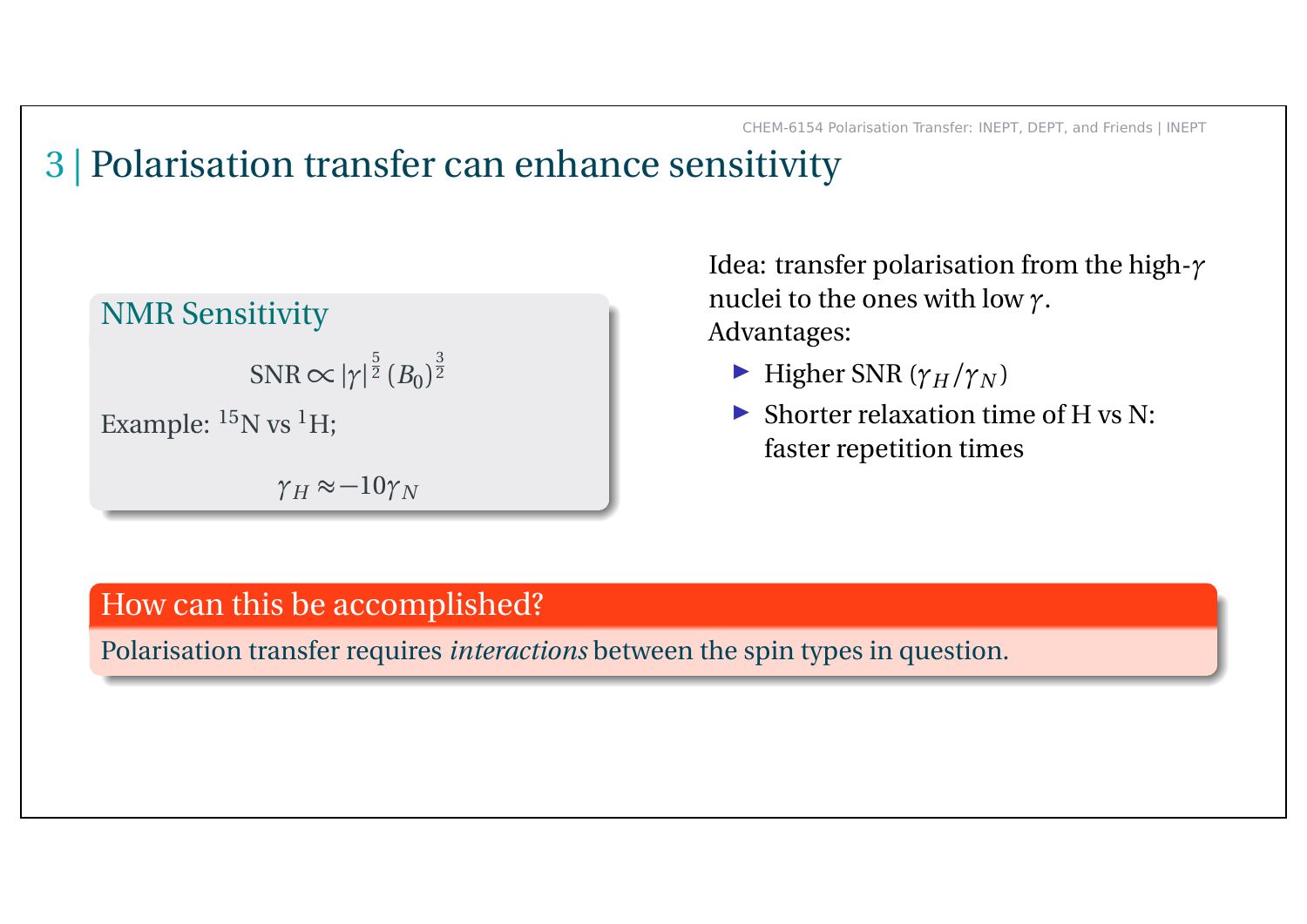### 4 | Density operator terms



E Low  $\gamma$ : **S** = ( $S_x$ ,  $S_y$ ,  $S_z$ )

#### Hamiltonian

 $H = -\gamma_I B_0 I_z - \gamma_S B_0 S_z + 2\pi J_{IS} I_z S_z$ 



1 Drawings from M.H. Levitt, Spin Dynamics, J. Wiley and Sons, 2003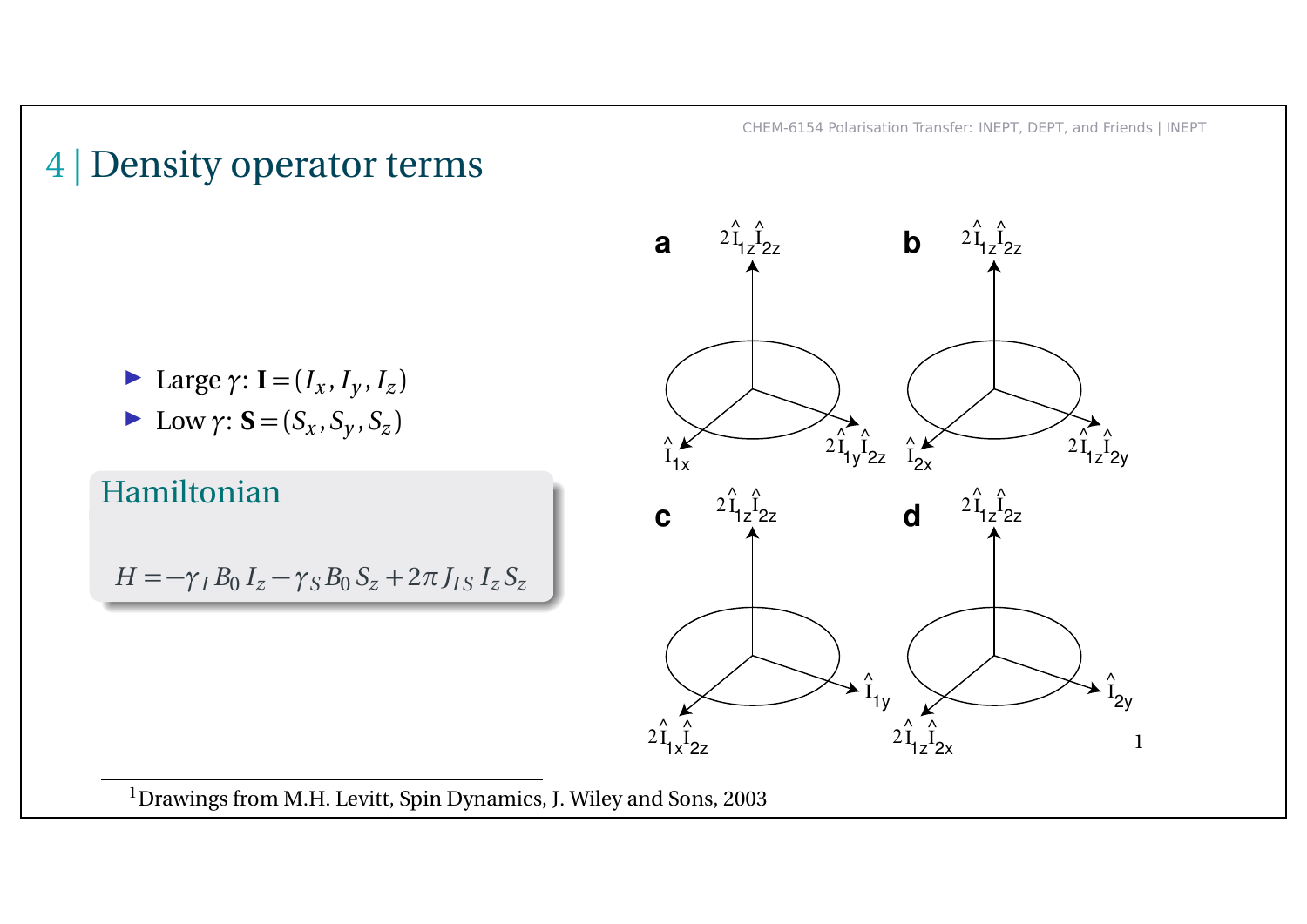5 | Insensitive Nuclei Enhanced by Polarisation Transfer

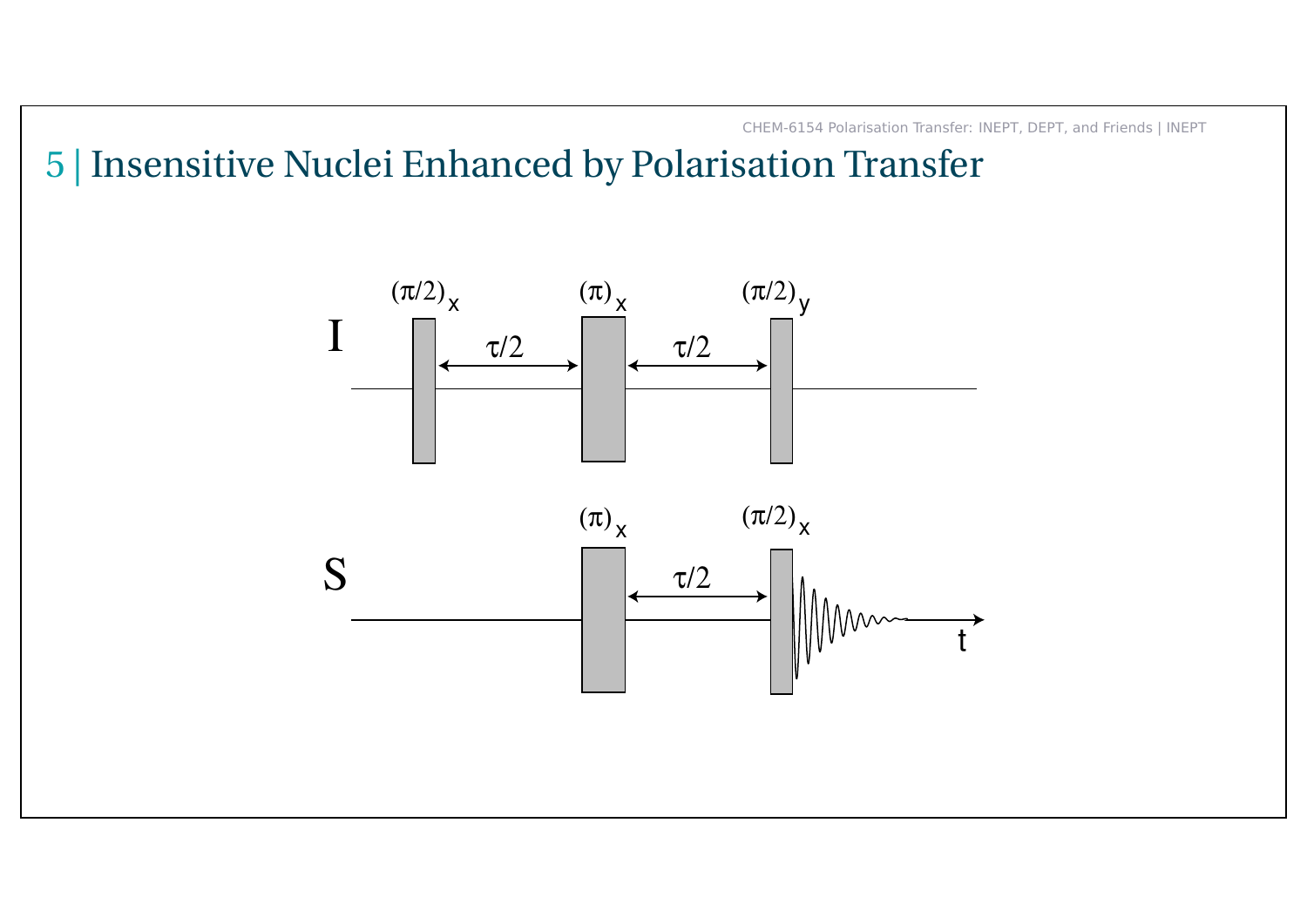# 6 | INEPT equivalent pulse sequence



$$
\rho_{\text{r}} = \frac{1}{4} + \frac{1}{4} \mathbb{B}_I I_z + \frac{1}{4} \mathbb{B}_S S_z
$$
  
\n
$$
\rho_{\text{r}} = \frac{1}{4} + \frac{1}{4} \mathbb{B}_I I_y - \frac{1}{4} \mathbb{B}_S S_z
$$
  
\n
$$
\rho_{\text{r}} = \frac{1}{4} + \frac{1}{4} \mathbb{B}_I 2 I_x S_z - \frac{1}{4} \mathbb{B}_S S_z
$$
  
\n
$$
\rho_{\text{r}} = \frac{1}{4} + \frac{1}{4} \mathbb{B}_I 2 I_z S_y + \frac{1}{4} \mathbb{B}_S S_y
$$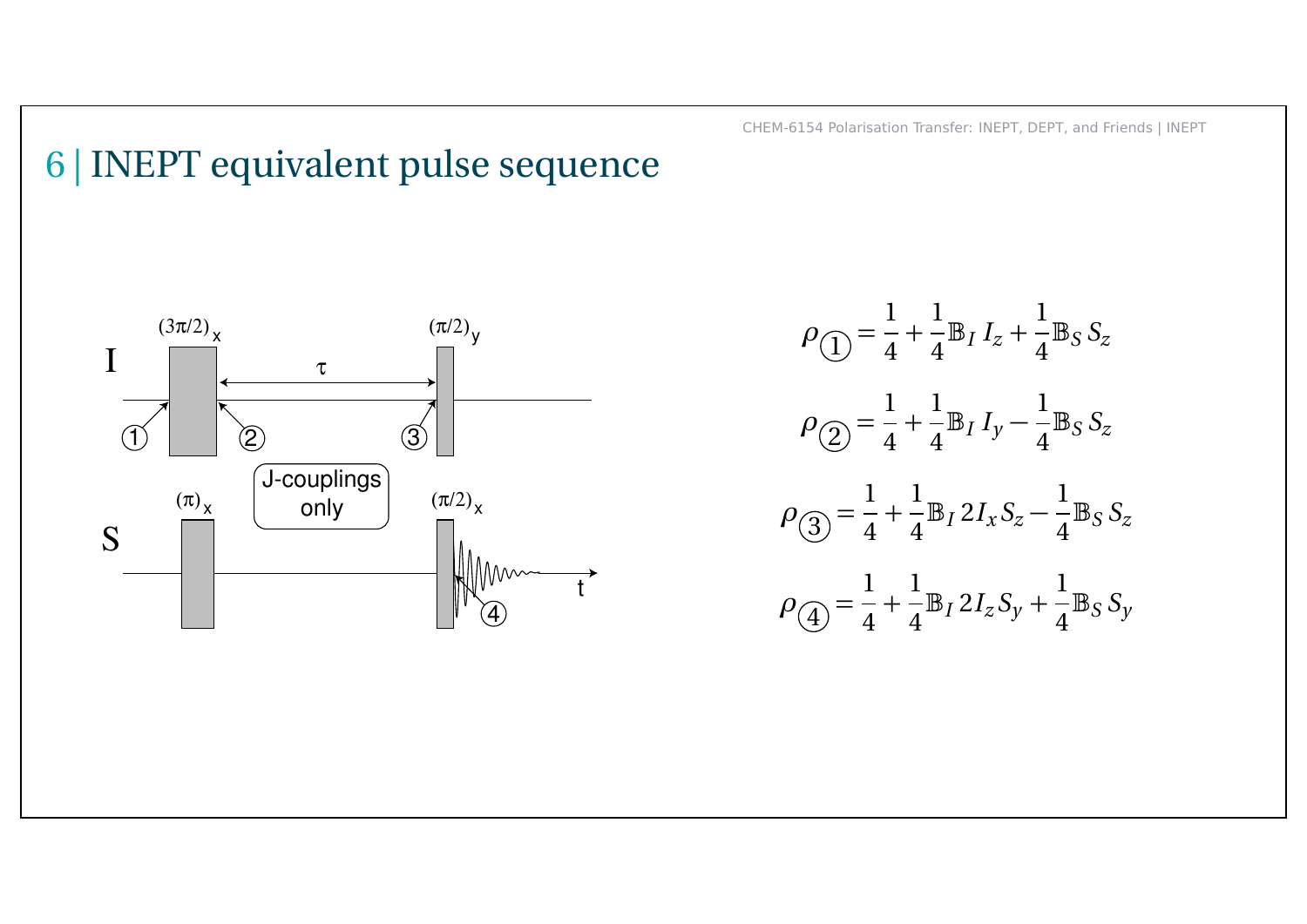### 7 | INEPT Spectrum

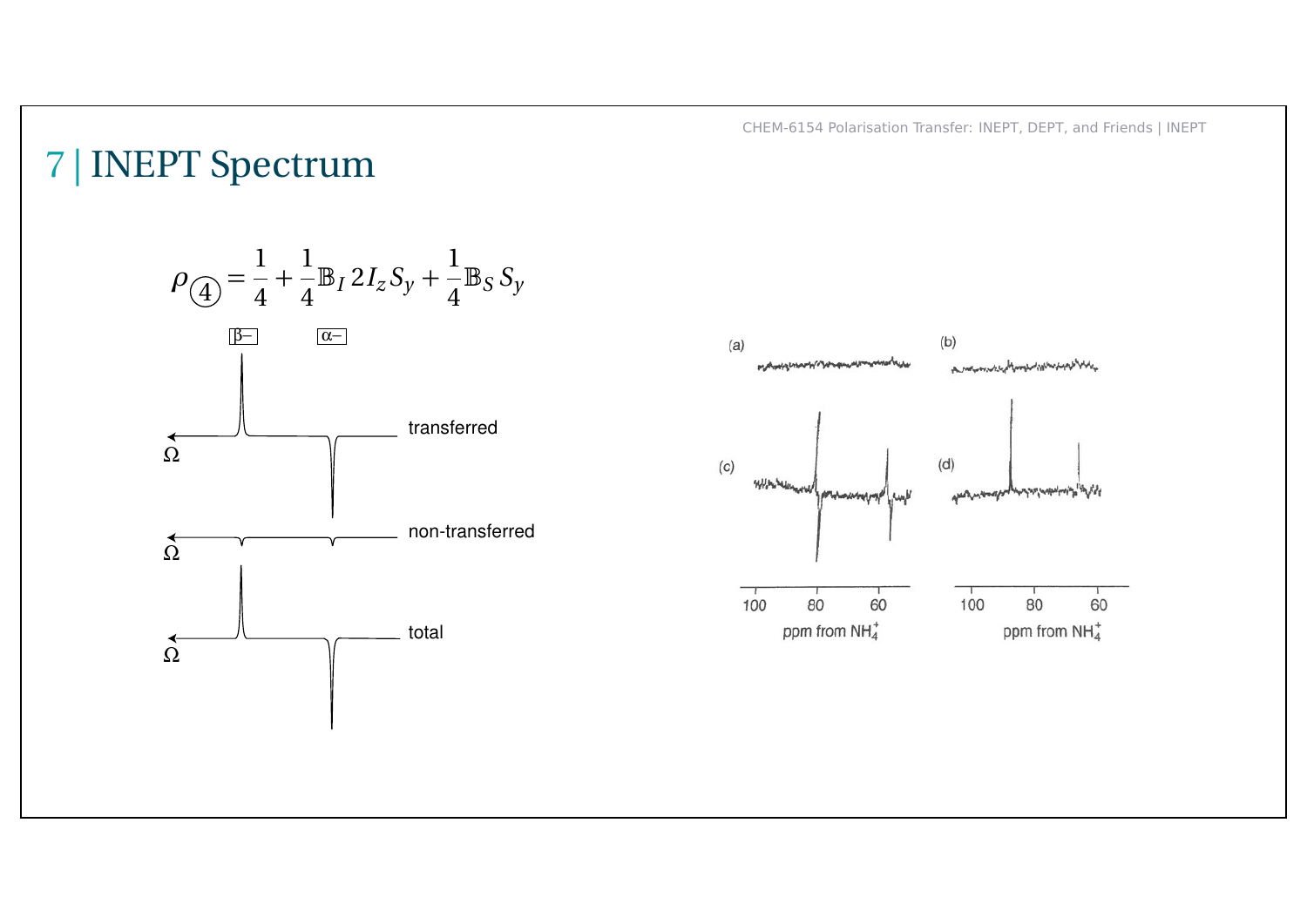### 8 | Refocused INEPT

#### INEPT cannot be directly combined with decoupling:



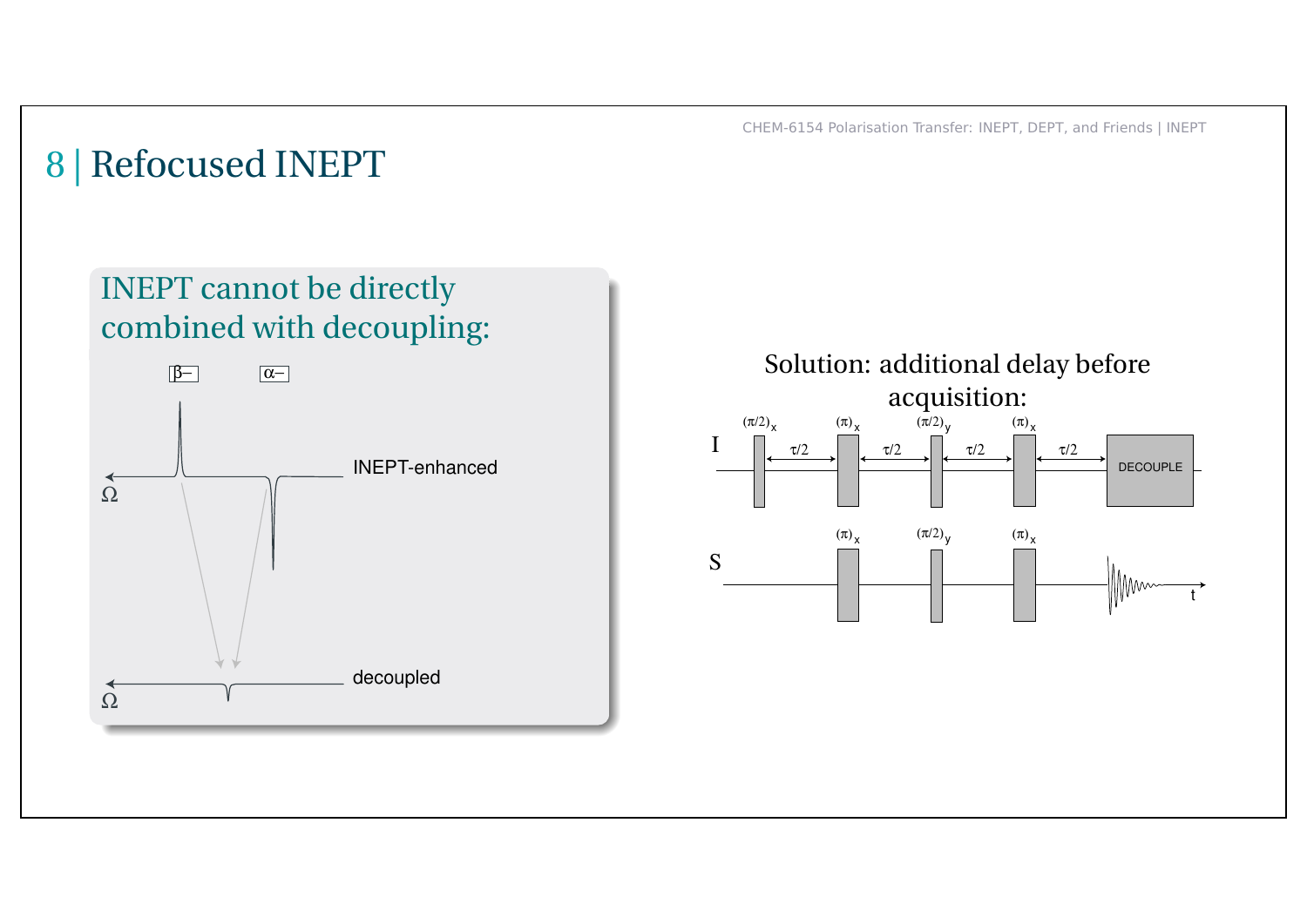### 9 | Refocussed INEPT: Product operators



$$
\rho_{\text{r}} = \frac{1}{4} + \frac{1}{4} \mathbb{B}_{I} I_{z} + \frac{1}{4} \mathbb{B}_{S} S_{z}
$$
\n
$$
\rho_{\text{r}} = \frac{1}{4} + \frac{1}{4} \mathbb{B}_{I} I_{y} - \frac{1}{4} \mathbb{B}_{S} S_{z}
$$
\n
$$
\rho_{\text{r}} = \frac{1}{4} + \frac{1}{4} \mathbb{B}_{I} 2 I_{x} S_{z} - \frac{1}{4} \mathbb{B}_{S} S_{z}
$$
\n
$$
\rho_{\text{r}} = \frac{1}{4} + \frac{1}{4} \mathbb{B}_{I} 2 I_{z} S_{x} + \frac{1}{4} \mathbb{B}_{S} S_{x}
$$
\n
$$
\rho_{\text{r}} = \frac{1}{4} - \frac{1}{4} \mathbb{B}_{I} 2 I_{z} S_{x} + \frac{1}{4} \mathbb{B}_{S} S_{x}
$$
\n
$$
\rho_{\text{r}} = \frac{1}{4} + \frac{1}{4} \mathbb{B}_{I} S_{y} - \frac{1}{4} \mathbb{B}_{S} I_{z} S_{y}
$$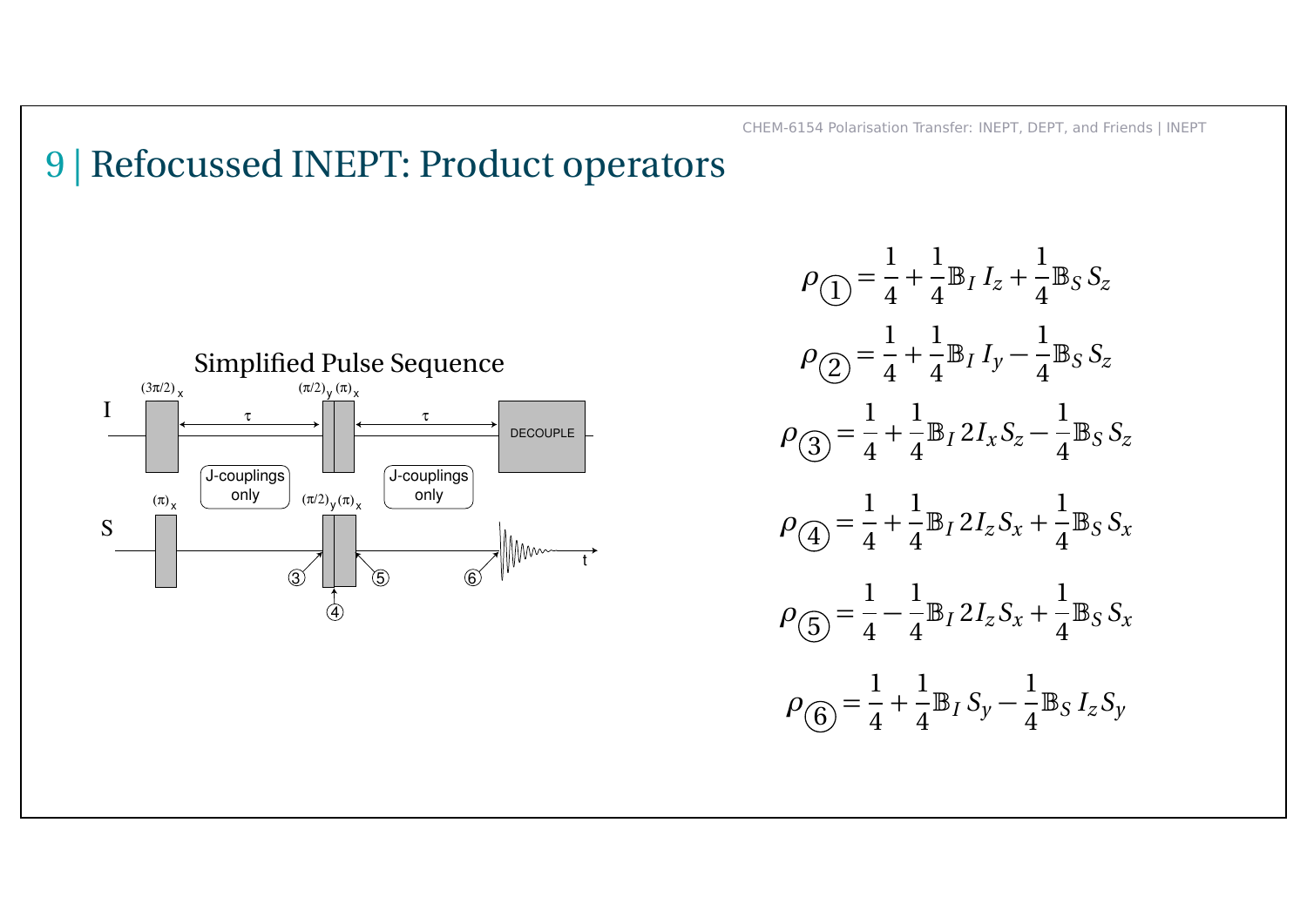### 10 | INEPT and Refocussed INEPT subspectra



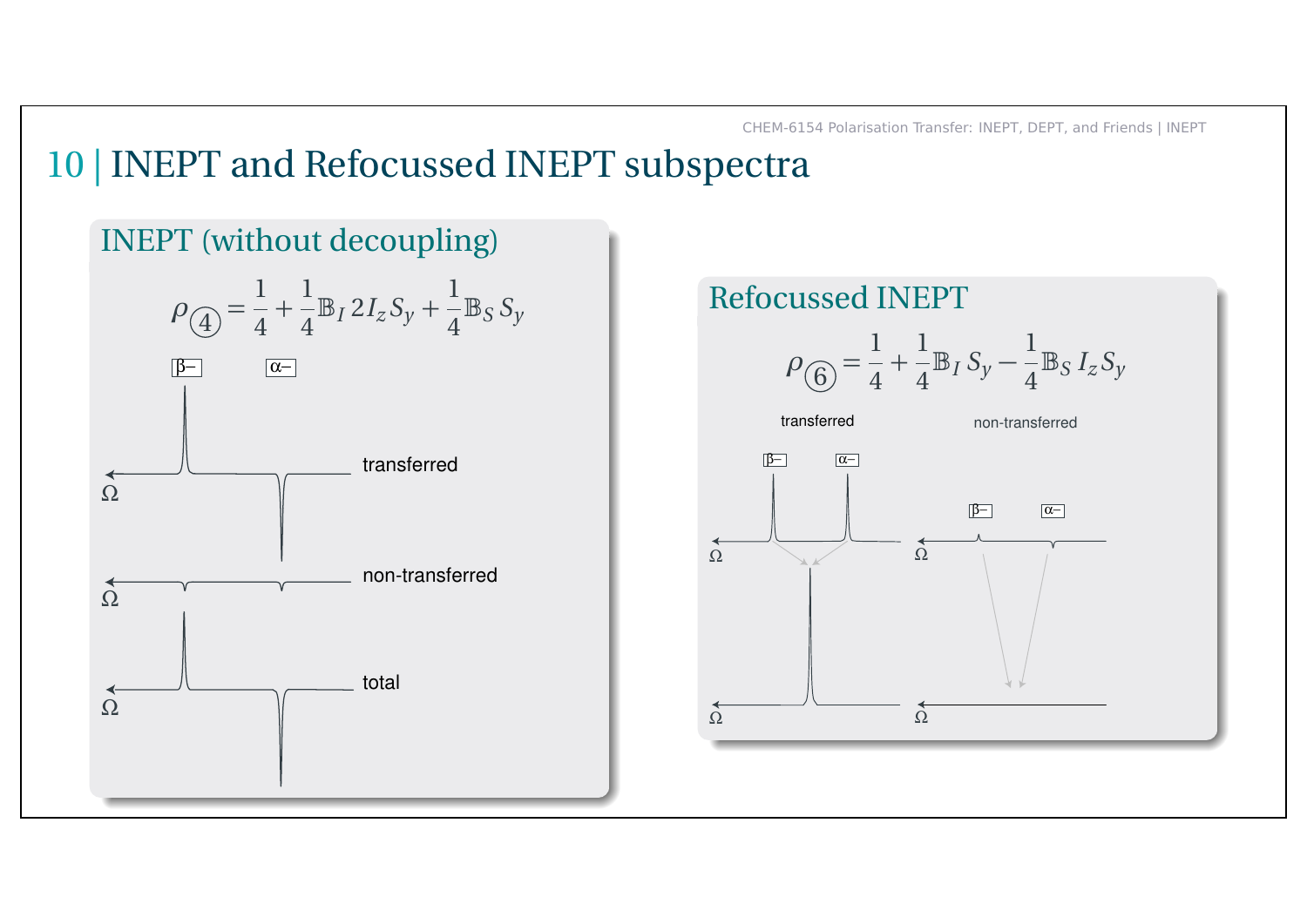### 11 | INEPT: A recent example



Fig. 6. A quantitative <sup>13</sup>C spectrum compared to Q-INEPT-CT spectrum, showing the signal-rich upfield portion of the spectrum, obtained from the sample #1 (ethylbenzene and cholesterol). Quaternary carbon signals are marked by an asterisk in the quantitative <sup>13</sup>C spectrum (note that at ~42.5 ppm, the signals of quaternary carbon C8 and protonated carbon C7 overlap).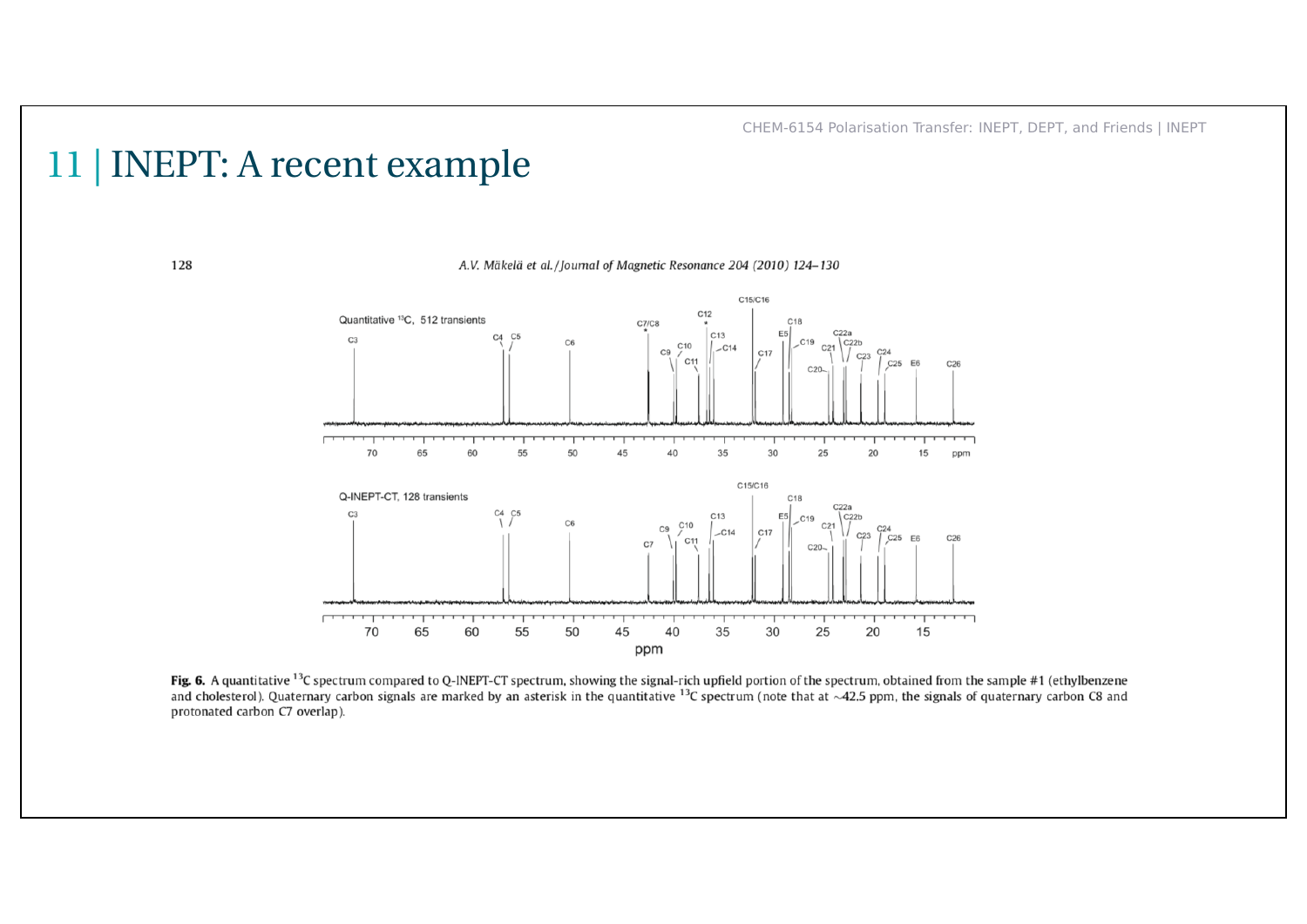12 | INEPT as a building block in advanced experiments



Jaroniec, C. P., Ulmer, T. S., & Bax, A. (n.d.). Quantitative *J* correlation methods for the accurate measurement of <sup>13</sup>C'-13C *α* dipolar couplings in proteins. *Journal of Biomolecular NMR*, **30**, 181–194.